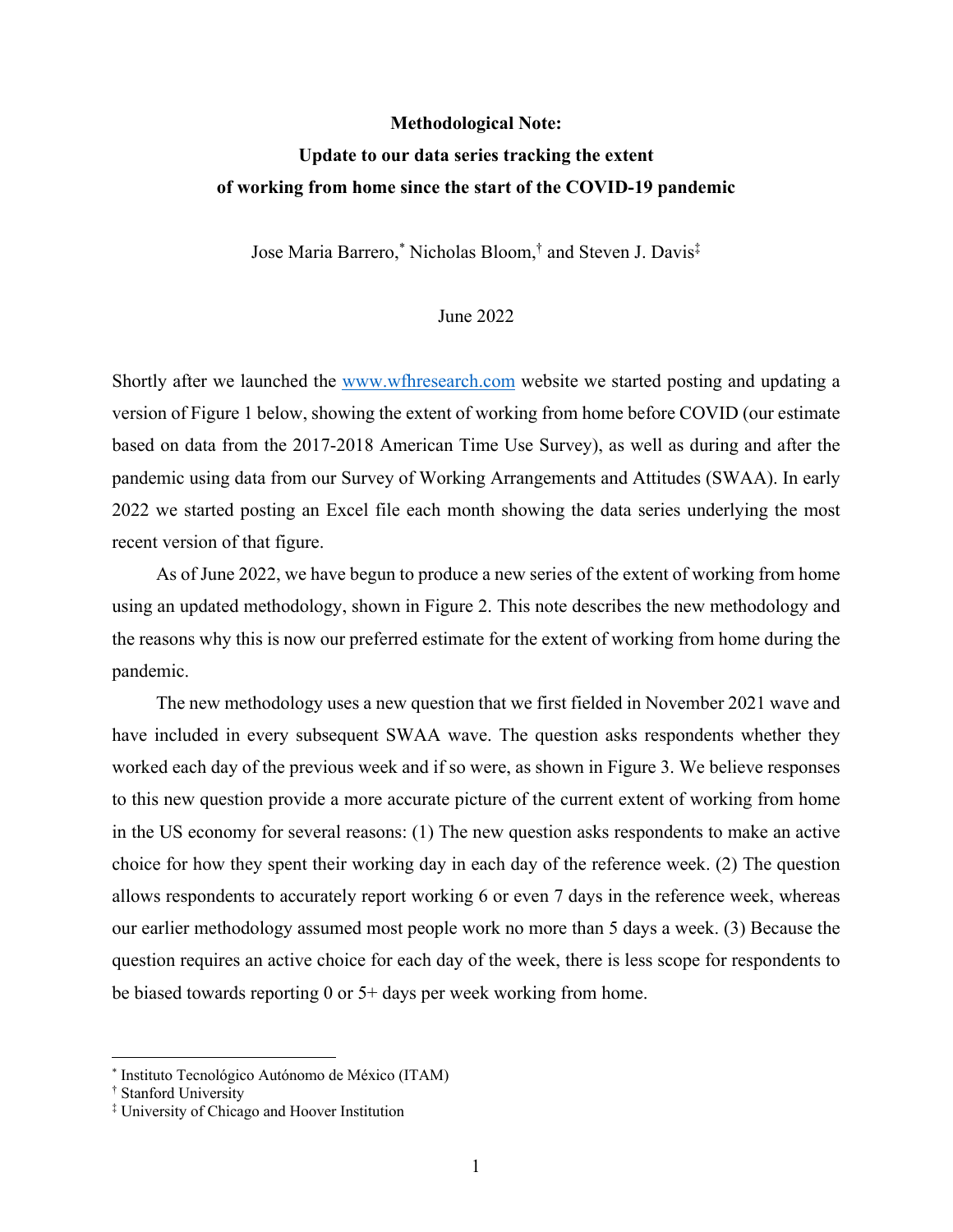We use responses to the new question to estimate the percent of full paid days that are working from home days as follows. First, we obtain the total number of days each respondent worked during the reference week by adding the number of days for which the respondent said they worked from home or worked on business premises (i.e., adding up the number of rows for which the respondent picked the second or third columns in Figure 3). We also obtain the total number of days they worked from home (i.e., adding the number of rows for which they chose the second column). For each respondent, the percent of full paid days working from home equals 100 times the ratio (total days working from home)/(total days working from home or on business premises). We can then compute the average across respondents to each monthly survey wave to obtain the time series value for that wave. Denote the new series by  $WFH_{new\ question}$ .

The strategy above, however, does not work for months prior to November 2021 when we did not ask the question shown in Figure 3. Instead, we need to rely on other questions about current working arrangements that we did ask in those earlier months.

Between May and October 2020 we asked respondents to report their working status and working arrangements categorically:

### *Currently (this week) what is your working status?*

- *Working on my business premises*
- *Working from home*
- *Still employed and paid, but not working*
- *Unemployed*
- *Not working and not looking for work*

For these months, we estimate the extent of working from home using workers' own classification as "working on my business premises" or "working from home," adjusted for potential misclassification as noted in footnote 11 of Barrero, Bloom, and Davis (2021). In those early months of the pandemic, most people who worked from home did so full time, so we believe we are not missing many workers in hybrid working arrangements. Our approach for these early months, May to October 2020, does not modify the methodology we had previously been using, so Figures 1 and 2 show an identical series during this period.

We obtain values for the new series between November 2020 and October 2021 (inclusive) using a regression approach. During those months, we asked three questions about respondent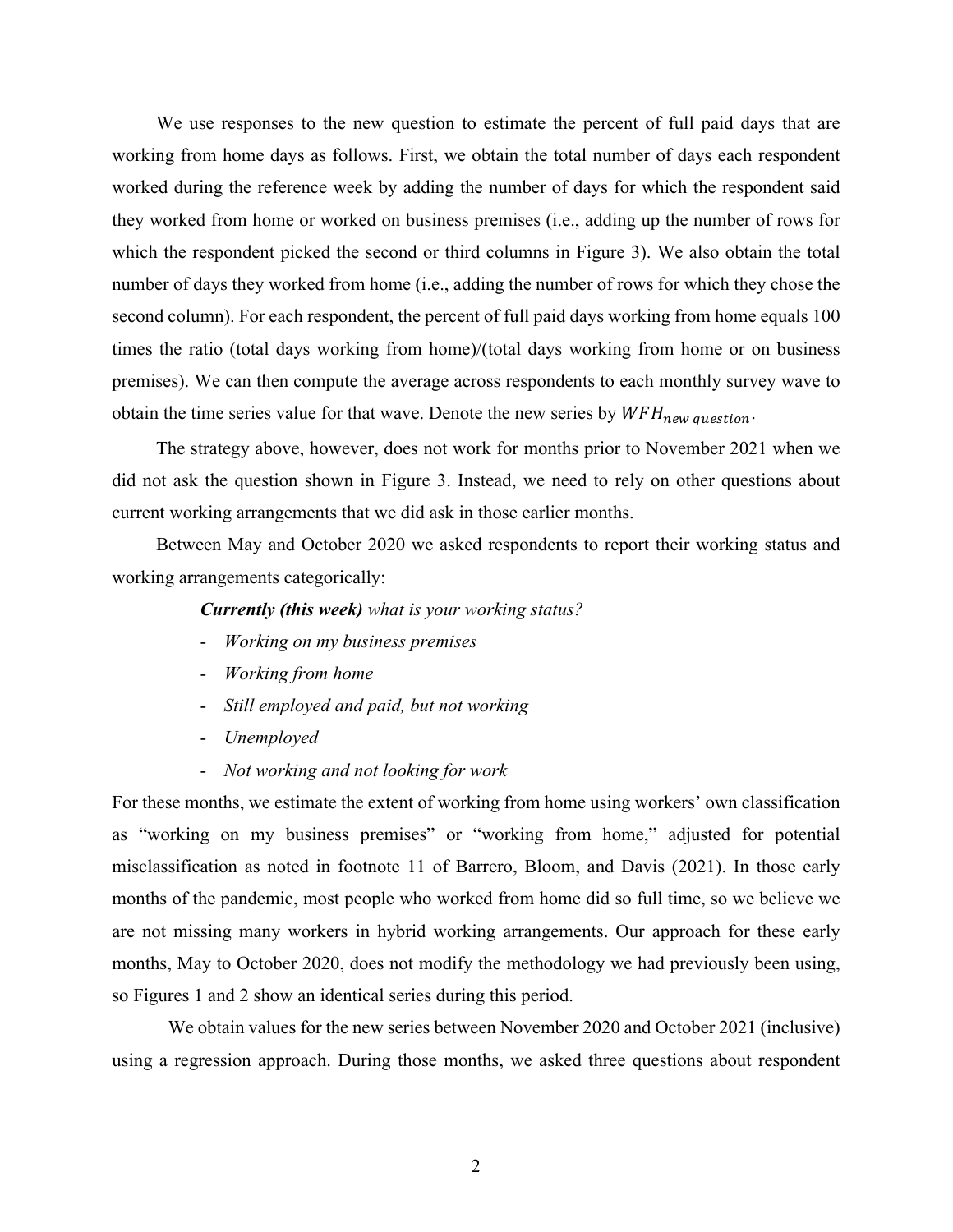working status and working arrangements. (As of June 2022, we continue to ask all three underlying questions in each monthly wave of the SWAA.) First we ask about working status:

*Currently (this week) what is your work status?*

- *Working, whether on business premises or working from home*
- *Still employed and paid, but not working*
- *Unemployed, looking for work*
- *Unemployed, awaiting recall to my old job*
- *Not working, and not looking for work*

For those who work, we then ask: *How many full days are you working this week (whether at home or on business premises)?* Response options are 1, 2, …, 5+ days. The third question asks where work happens: *You have indicated that you are working this week. How many full paid working days are you working from home this week?* Response options are: *None, all my paid working days were on business premises* and separate options for 1, 2, 3, 4 and 5+ full paid days WFH. Responses to the second and third questions provide us with the number of days the respondent reported working in total the previous week and the number that were full paid days at home. Their ratio (multiplied by 100) is the basis of the series that we published previously and that appears in Figure 1. Let  $WFH_{old\ question}$  stand for that series on and after November 2020.

To impute values for  $WFH_{new\ question}$  prior to November 2021, when we lack data from the new question shown in Figure 3, we use the following regression model:  $WFH_{new\ question} = \alpha + \beta \cdot WFH_{old\ question} + \varepsilon$ 

Specifically, we consider the first six months that we have data on both  $WFH_{new\ question}$  and  $WFH_{old\ question}$  (namely, November 2021 to April 2022) and regress the percent of full paid days worked from home from the new question on the estimate based on the legacy questions described in the previous paragraph. We then use the regression estimates to impute  $WFH_{new\ question}$ between November 2020 and October 2021, when we do not have data from the new question but do have a measure of  $WFH_{old}$  question:

# $\widehat{WFH}_{new\; question} = \hat{\alpha} + \hat{\beta} \cdot WFH_{old\; question}$

where  $\hat{\alpha}$  and  $\hat{\beta}$  represent the regression estimates. In sample, the regression has an R-squared of 0.53, so we are confident of the predictive power of  $WFH_{old\ question}$  for our purposes. We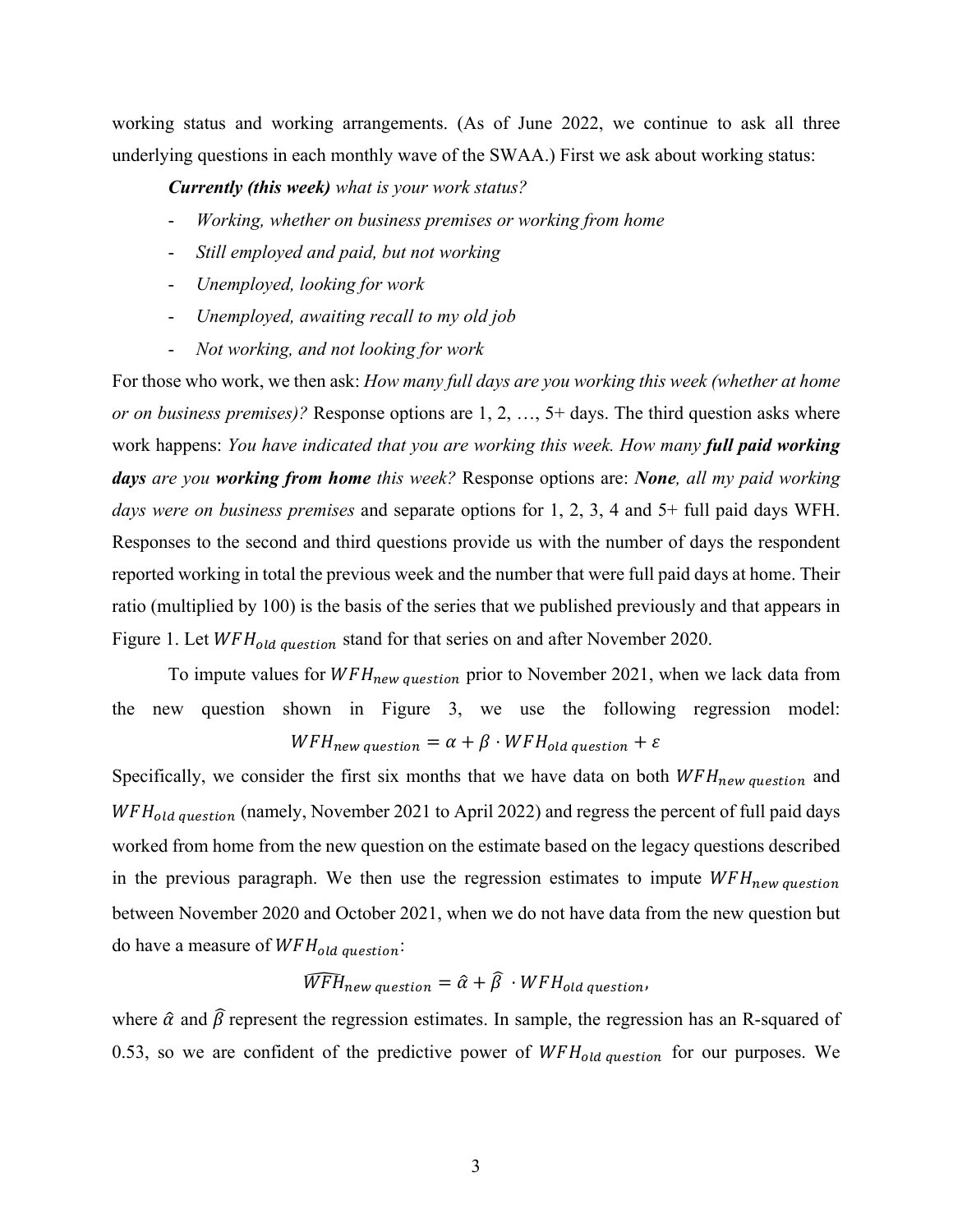experimented with a quadratic regression in  $WFH_{old\ question}$  and with group-specific regressions for a given age-sex-education cell and obtained very similar estimates.

Starting with June 2022, the Excel file on our website publishes the updated series shown in Figure 2 on the first tab. Both the figure and the relevant tab in the Excel file omit the post-COVID estimate, since as of mid-2022 we believe the United States is approaching the long-term post-pandemic norm for working arrangements. The June 2022 and later versions of the Excel file will continue to include the data for old time series figure shown in Figure 1 in the third tab of the Excel file. As before, the second tab of the Excel file shows the three-month moving average of employer plans for post-pandemic working from home, expressed in terms of days per week.

### **References**

Barrero, Jose Maria, Nicholas Bloom, and Steven J. Davis, 2021. "Why Working From Home Will Stick." NBER Working Paper 28731. 28 April.

## **Figure 1: Time series of the extent of working from home before, during, and after COVID – legacy methodology used prior to June 2022**